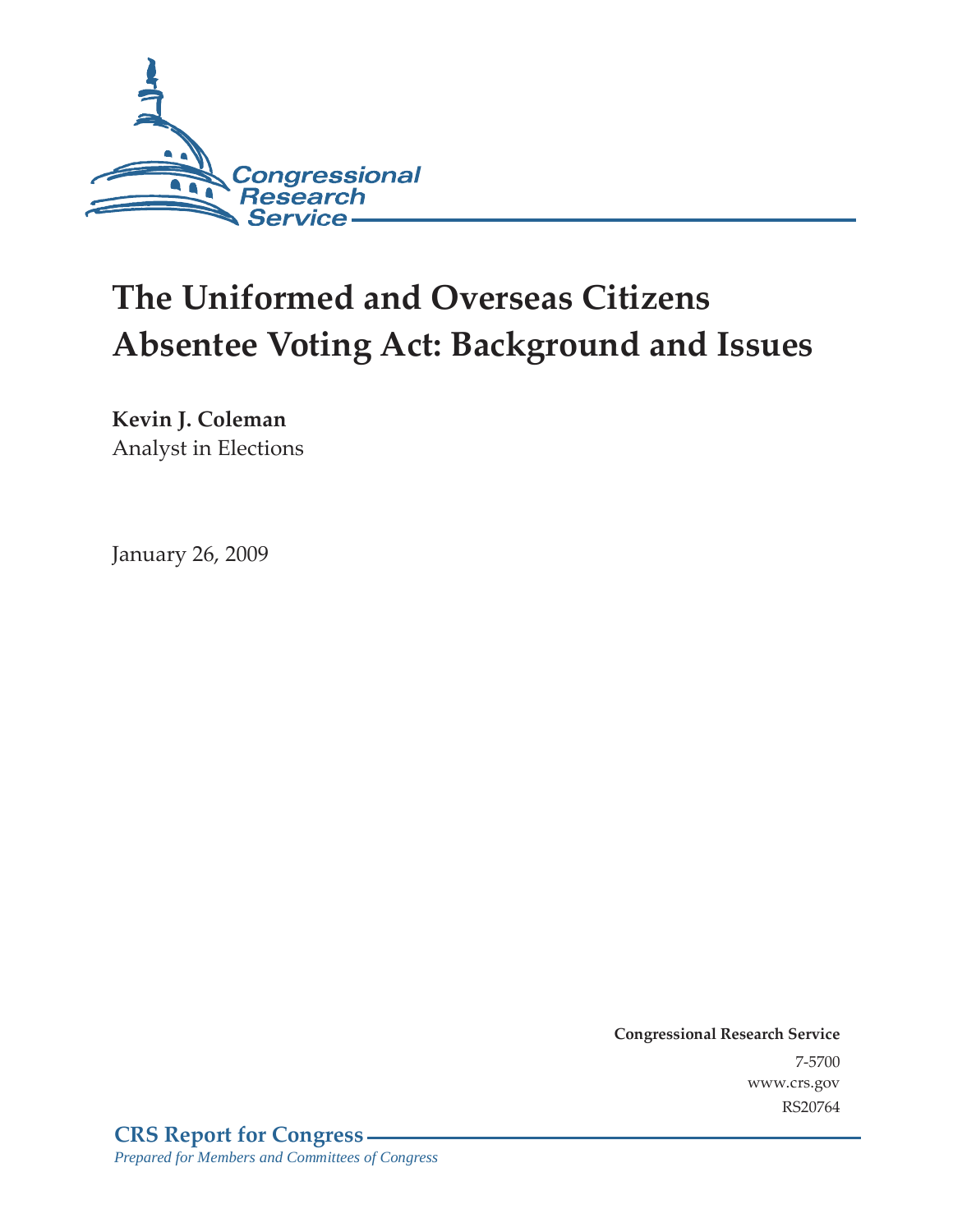#### **Summary**

Members of the military and U.S. citizens who live abroad are eligible to register and vote absentee in federal elections under the Uniformed and Overseas Citizens Absentee Voting Act (UOCAVA) of 1986. The law was enacted to improve absentee registration and voting for this group of voters and to consolidate existing laws. Since 1942, a number of federal laws have been enacted to assist these voters: the Soldier Voting Act of 1942 (amended in 1944), the Federal Voting Assistance Act of 1955, the Overseas Citizens Voting Rights Act of 1975 (both the 1955 and 1975 laws were amended in 1978 to improve procedures), and the Uniformed and Overseas Citizens Absentee Voting Act of 1986. The law is administered by the Secretary of Defense, who delegates that responsibility to the Director of the Federal Voting Assistance Program at the Department of Defense (DOD).

Improvements to UOCAVA (P.L. 99-410) were necessary as the result of controversy surrounding ballots received in Florida from military and overseas voters in the 2000 presidential election. Both the National Defense Authorization Act for FY2002 (P.L. 107-107; S. 1438) and the Help America Vote Act (P.L. 107-252; H.R. 3295) included provisions concerning military and overseas voting. The President signed P.L. 107-107 on December 28, 2001, and P.L. 107-252 on October 29, 2002. The Defense Authorization Act for FY2005 amended UOCAVA as well, to ease the rules for use of the federal write-in ballot in place of state absentee ballots, and the Defense Authorization Act for FY2007 extended a DoD program . The act was signed by the President on October 28, 2004. This report will be updated periodically to reflect new developments.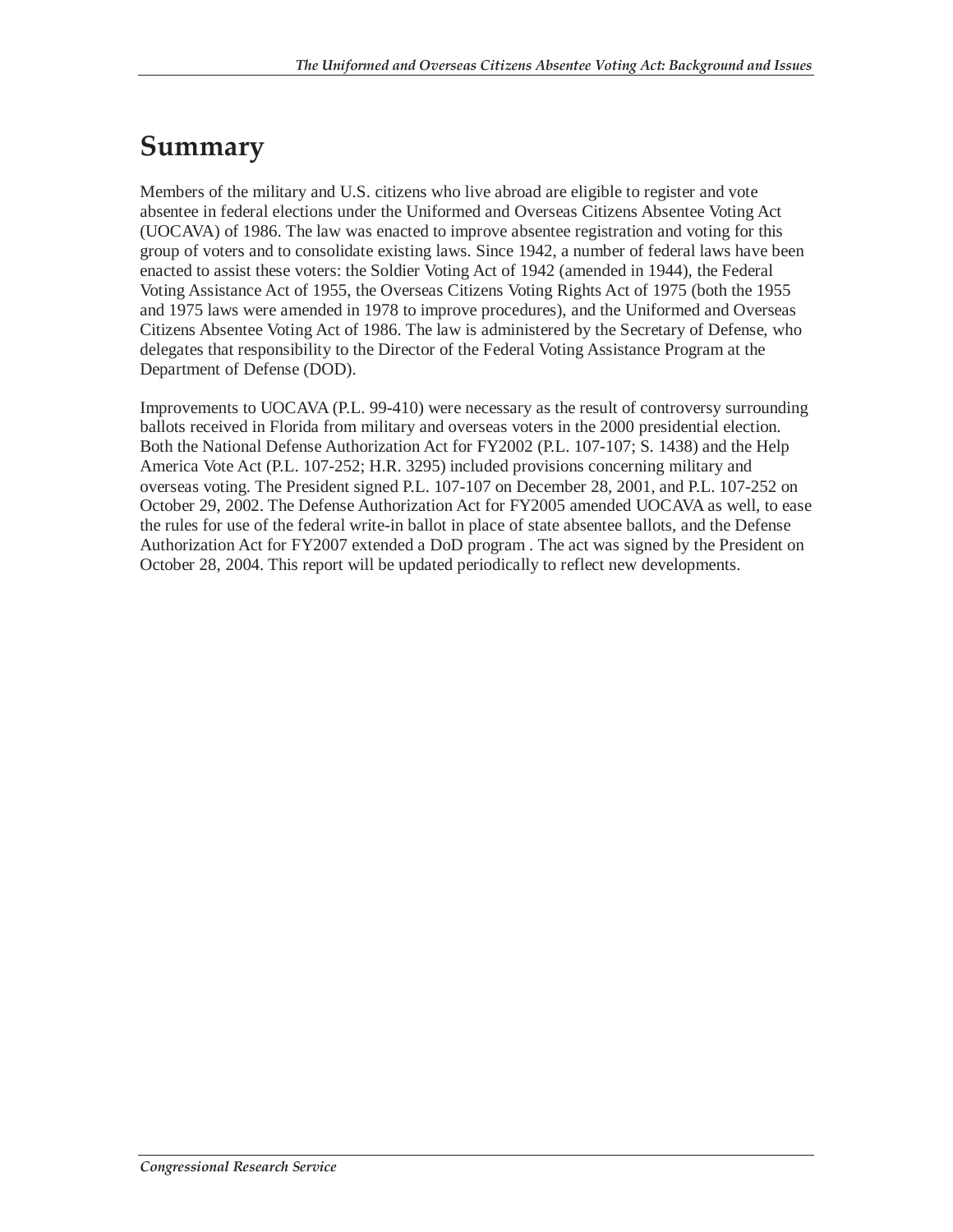## Contents

#### Contacts

|--|--|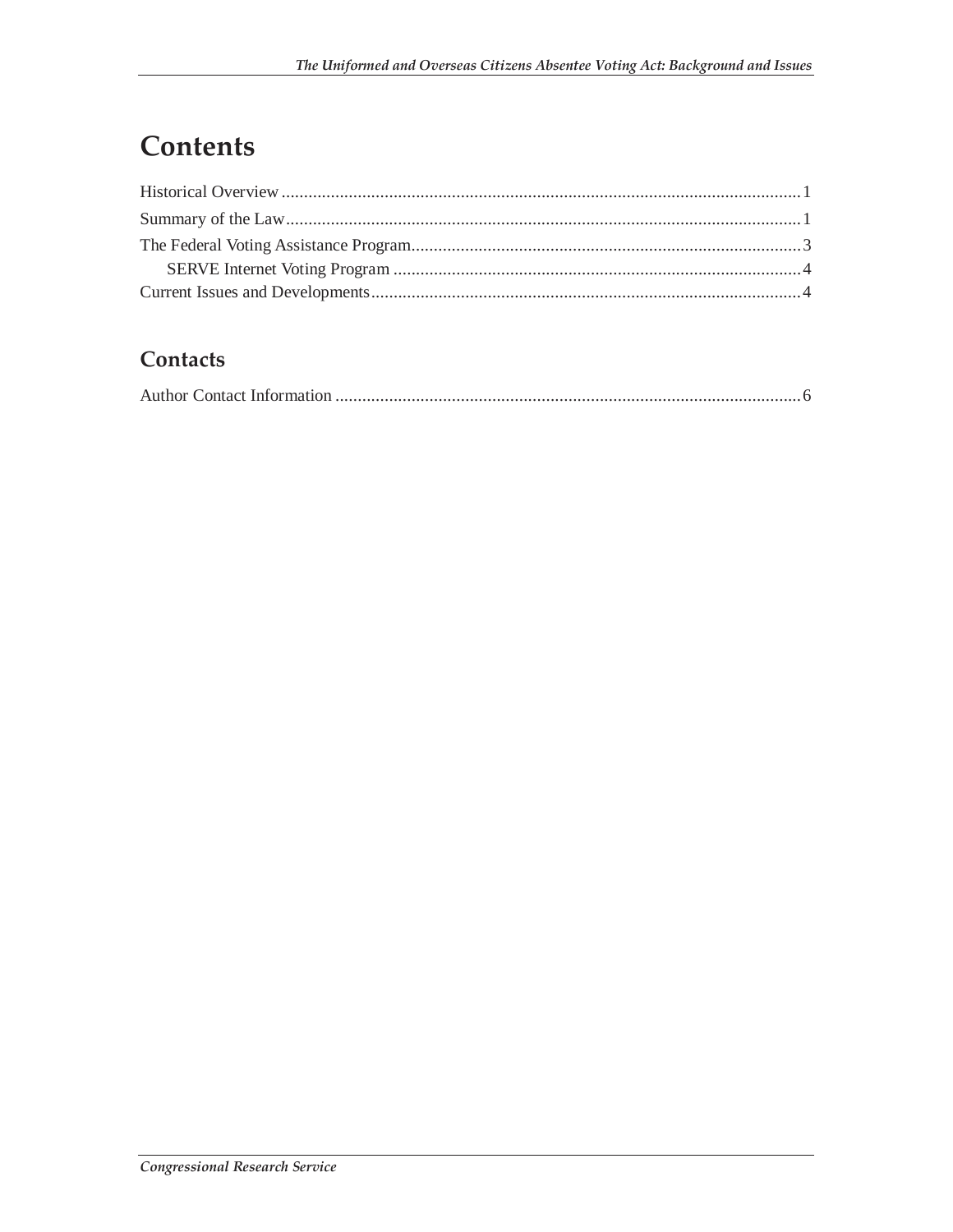### **Historical Overview**

Several federal laws have been enacted since 1942 to enable those in the military and U.S. citizens abroad to vote in federal elections. The original law, the Soldier Voting Act of 1942 (P.L. 712-561), was enacted to guarantee federal voting rights for members of the armed forces during wartime. The law allowed members of the armed forces to vote for presidential electors, and candidates for the U.S. Senate and House, whether or not they were previously registered and regardless of poll tax requirements. The law provided for the use of a postage-free, federal post card application to request an absentee ballot; it also instructed secretaries of state to prepare an appropriate number of "official war ballots," which listed federal office candidates, as well as candidates for state and local office if authorized by the state legislature. The law "had almost no impact at all" as it was enacted on September 16, only weeks before the November general election.<sup>1</sup>

Congressional authority to regulate state voting procedures expired once the war ended, as the law noted that its provisions applied "in time of war."<sup>2</sup> The Soldier Voting Act of 1942 was amended in 1944. Under congressional war powers, the 1942 law *mandated* procedures for the states to permit service members to vote, but the amended law of 1944 *recommended* that states follow such procedures. The law was amended again in 1946 to include technical changes.

In 1951, President Truman asked the American Political Science Association (APSA) to study the military voting problem and make recommendations. APSA completed its study in 1952 and the President endorsed the association's legislative recommendations, which were sent to Congress. The Federal Voting Assistance Act was subsequently enacted in 1955; it recommended, but did not guarantee, absentee registration and voting for members of the military, federal employees who lived outside the U.S., and members of civilian service organizations affiliated with the armed forces. The law was amended in 1968 to include a more general provision for U.S. citizens temporarily residing outside the U.S., expanding the number of civilians covered under the law. The Overseas Citizens Voting Rights Act of 1975 guaranteed absentee registration and voting rights for citizens outside the U.S., whether or not they maintained a U.S. residence or address and their intention to return was uncertain.

### **Summary of the Law**

The current law, the Uniformed and Overseas Citizens Absentee Voting Act (P.L. 99-410), was signed into law by President Reagan on August 28, 1986.<sup>3</sup> It was amended in 2002 by the Help America Vote Act (P.L. 107-252), the National Defense Authorization Act of 2002 (P.L. 107-107), and the Defense Authorization Act for FY2005. The main provisions of the law require states to do the following:

<sup>&</sup>lt;sup>1</sup> U.S. Department of Defense, *The Federal Voting Assistance Program*, 11<sup>th</sup> Report, (Washington: December 1977), p. 2.

 $2$  P.L. 56-393, Sec. 1.

<sup>3</sup> 42 U.S.C.§1973ff-ff-6.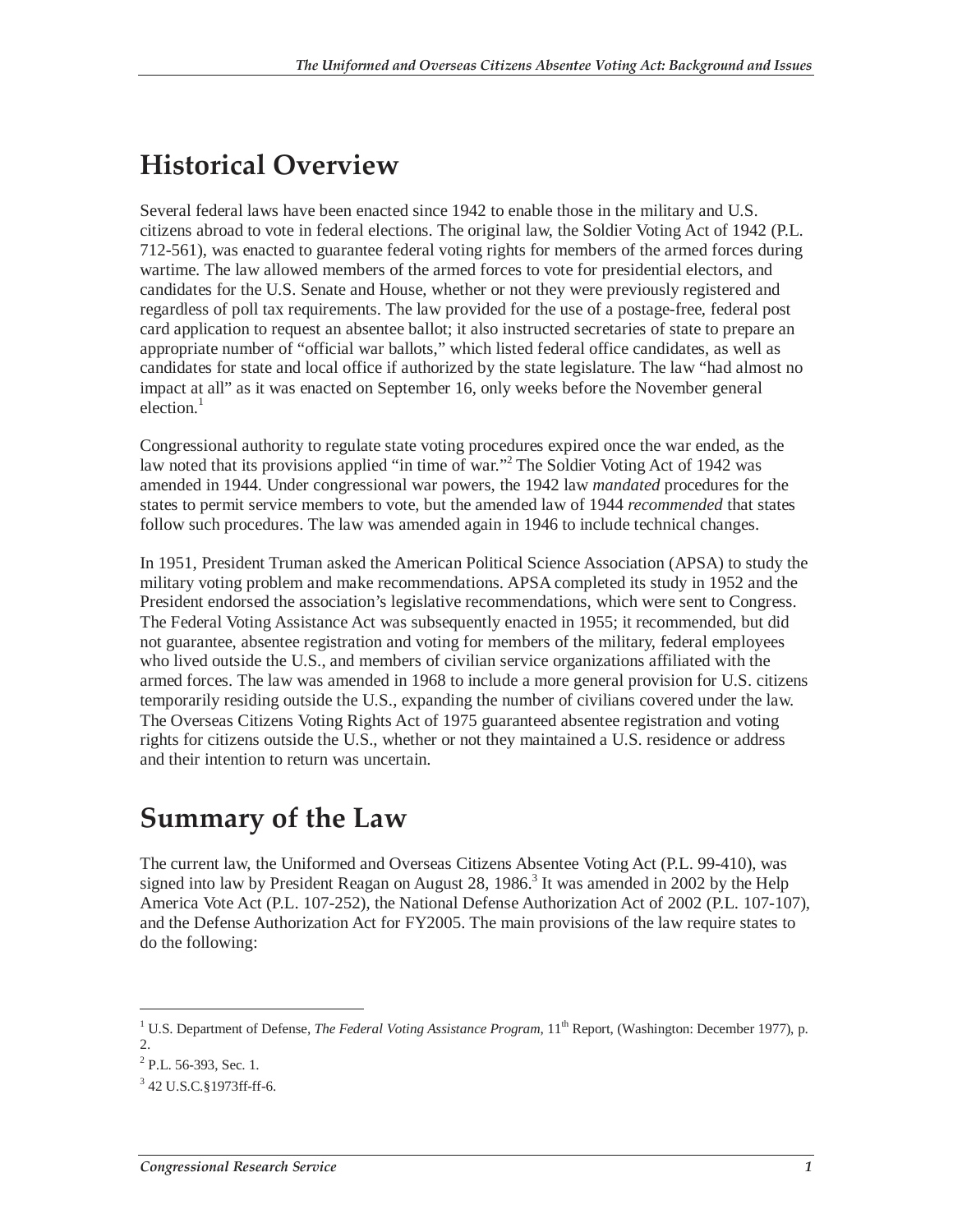- Permit absent uniformed services voters, their spouses and dependents, and overseas voters who no longer maintain a residence in the U.S. to register absentee (overseas voters are eligible to register absentee in the jurisdiction of their last residence) and to vote by absentee ballot in all elections for federal office (including general, primary, special, and runoff elections).<sup>4</sup> The National Defense Authorization Act of 2002 amended UOCAVA to permit a voter to submit a single absentee application in order to receive an absentee ballot for each federal election in the state during the year. The Help America Vote Act subsequently amended that section of the law to extend the period covered by a single absentee ballot application to the next two regularly scheduled general elections for federal office. The Help America Vote Act also added a new section that prohibits a state from refusing to accept a valid voter registration application on the grounds that it was submitted prior to the first date on which the state processes applications for the year.<sup>5</sup>
- Accept and process any valid voter registration application from an absent uniformed services voter or overseas voter if the application is received not less than 30 days before the election. The Help America Vote Act amended that section of the law to require a state to provide to a voter the reasons for rejecting a registration application or an absentee ballot request.<sup>6</sup>
- Furthermore, the law recommends that states accept the federal write-in absentee ballot for general elections for federal office (provided the voter is registered, has made a timely request for a state absentee ballot, the absentee ballot has not arrived with sufficient time to return it, and the ballot is submitted from outside the U.S. or its territories).<sup>7</sup>
- The law also stipulates that voting materials be carried "expeditiously and free of postage."<sup>8</sup> It recommends that states accept the Federal Post Card Application (FPCA) from uniformed services voters, their spouses and dependents, and overseas voters to allow for simultaneous absentee registration and to request an absentee ballot. While all states and territories accept the FPCA, some require that a voter submit the state registration form separately in order to be permanently registered. Other recommendations in the law suggest that states:<sup>9</sup>
- waive registration requirements for military and overseas voters who do not have an opportunity to register because of service or residence;

 $4$  Sec. 107 (1). An absent uniformed services voter is defined as follows: a member of a uniformed service on active duty or a member of the merchant marine who, by reason of such active duty or service in the merchant marine, is absent from the place of residence where the member is otherwise qualified to vote; and a spouse or dependent of a member of a uniformed service or a member of the merchant marine who is absent from his or her place of residence where he or she is otherwise qualified to vote, because of the active duty or service of the member.

<sup>5</sup> 42 U.S.C.§1973ff-1(1), as amended by section 1606 (b) of the National Defense Authorization Act of 2002, and subsequently, by section 704 of the Help America Vote Act of 2002.

 $^{6}$  42 U.S.C.§1973ff-1(2), as amended by section 707 of the Help America Vote Act of 2002.<br><sup>7</sup> 42 U.S.C.§1973ff-1(3)

 <sup>42</sup> U.S.C.§1973ff-1(3).

<sup>&</sup>lt;sup>8</sup> The United States Postal Service domestic mail manual notes that "To be mailable without prepayment of postage, the balloting materials must be deposited at a U.S. post office, an overseas U.S. military post office, or an American Embassy or American Consulate."

<sup>&</sup>lt;sup>9</sup> 42 U.S.C.§1973ff-3.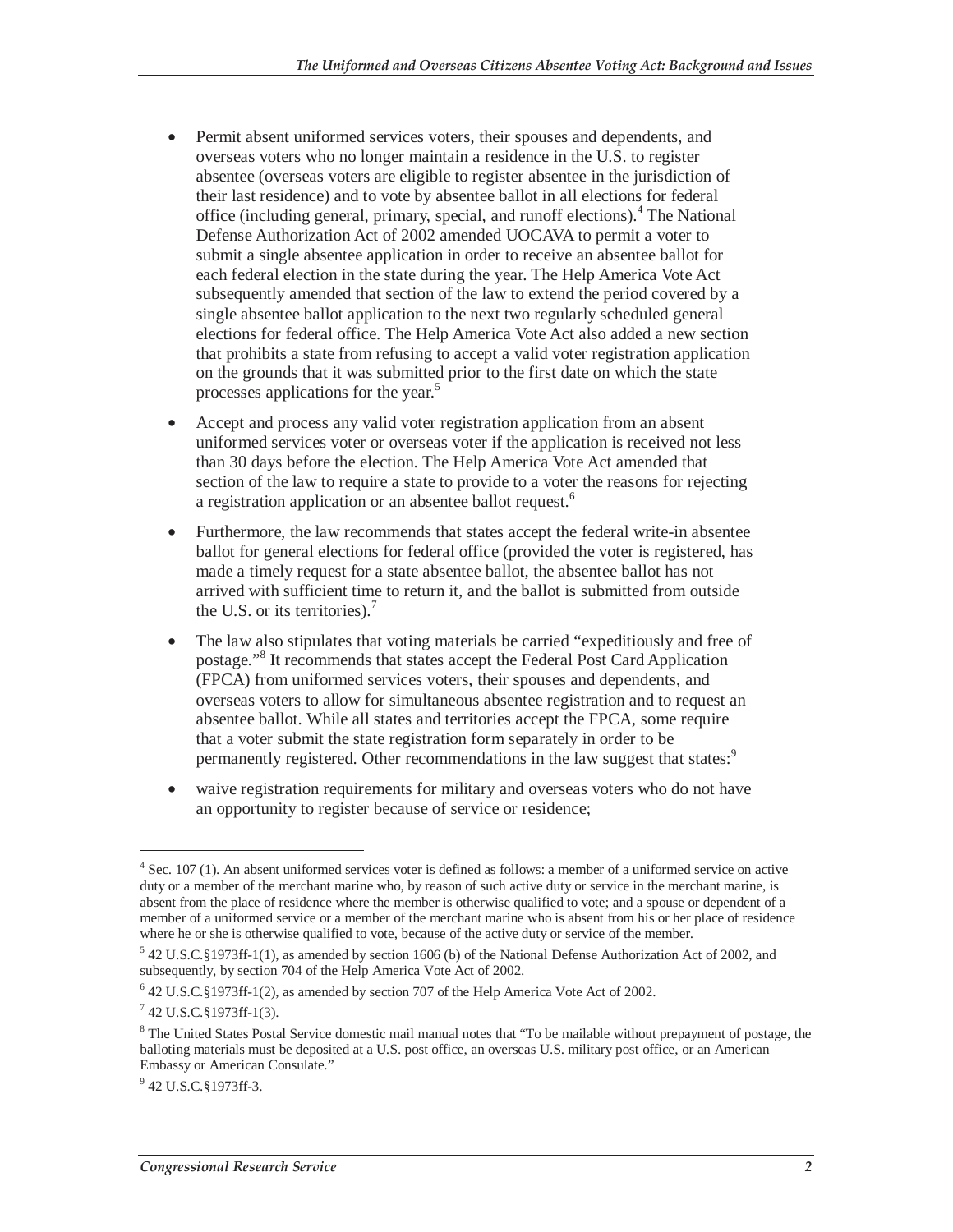- send registration materials, along with an absentee ballot to be returned simultaneously, if the FPCA is not sufficient for absentee registration;
- expedite the processing of voting materials;
- permit any required oath to be administered by a commissioned officer in the military or by any official authorized to administer oaths under federal law or the law of the state where the oath is administered;
- assure mailing absentee ballots to military and overseas voters at the earliest opportunity; and
- provide for late registration for persons recently separated from the military.

In addition to the amendments to UOCAVA mentioned above, the Help America Vote Act of 2002 does the following:

- requires the Secretary of Defense to establish procedures to provide time and resources for voting action officers to perform voting assistance duties; establish procedures to ensure a postmark or proof of mailing date on absentee ballots; requires secretaries of the armed forces to notify members of the last day for which ballots mailed at the facility can be expected to reach state or local officials in a timely fashion; requires that members of the military and their dependents have access to information on registration and voting requirements and deadlines; and requires that each person who enlists receives the national voter registration form;
- amends UOCAVA to require each state to designate a single office to provide information to all absent uniformed services voters and overseas voters who wish to register in the state;
- amends UOCAVA to require states to report the number of ballots sent to uniformed services and overseas voters and the number returned and cast in the election; and
- amends UOCAVA to require the Secretary of Defense to ensure that state officials are aware of the requirements of the law and to prescribe a standard oath for voting materials to be used in states that require such an oath.

The Defense Authorization Act for FY2002 also included provisions that (1) required an annual review of the voting assistance program and a report to Congress; (2) guaranteed state residency for military personnel who are absent because of military duty; (3) continued the online voting pilot project begun for the 2000 elections; and (4) permitted the use of DOD facilities as polling places if they had previously been used for that purpose since 1996 or were designated for use by December 2000.

## **The Federal Voting Assistance Program**

The Federal Voting Assistance Act of 1955 called for the President to designate the head of an executive department to be responsible for and coordinate the federal functions described in the law. President Eisenhower designated the Secretary of Defense, who delegated the responsibility to the Assistant Secretary of Defense for Public Affairs, as coordinator of the Federal Voting Assistance Program (FVAP). Under the current law, the Director of the Federal Voting Assistance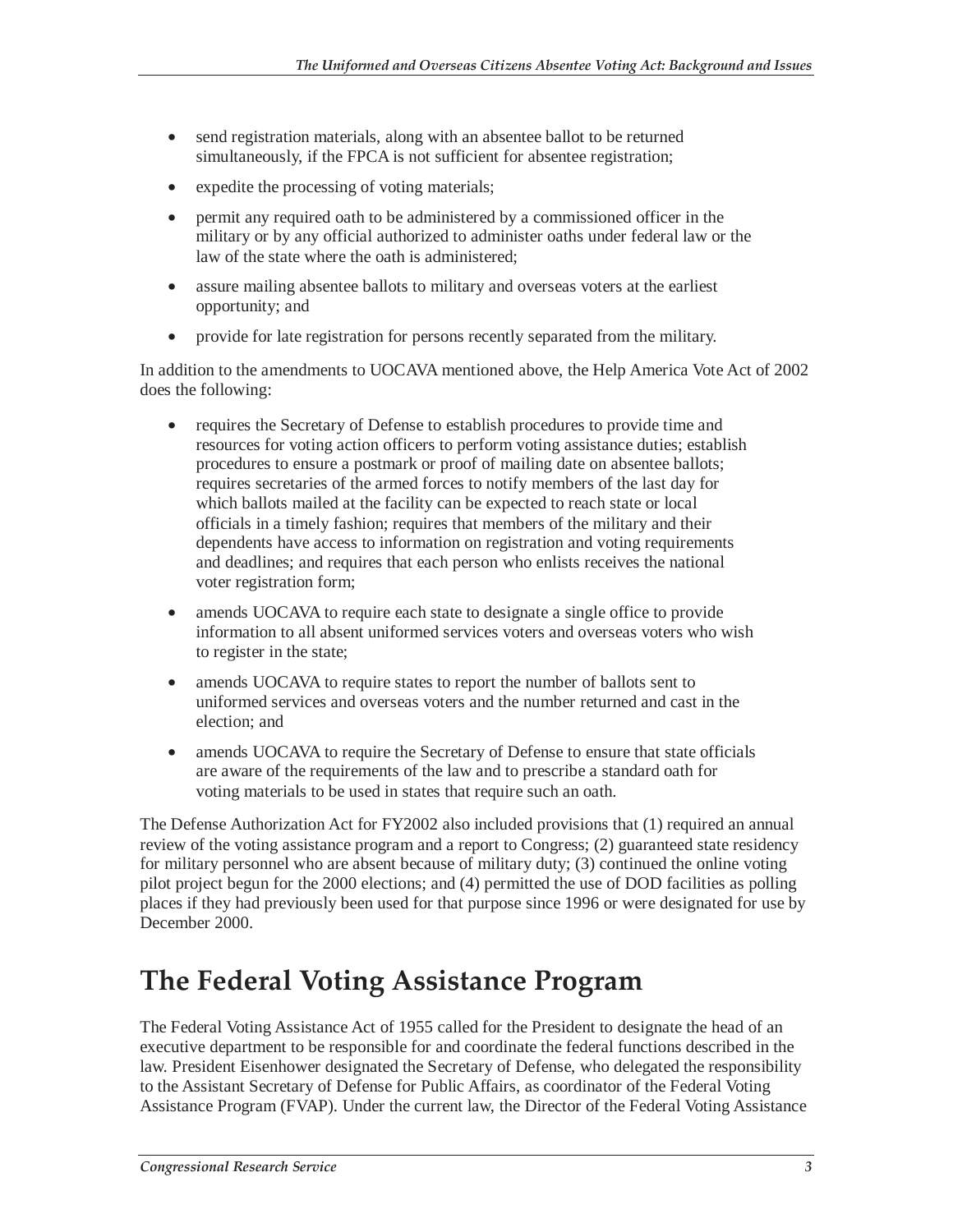Program administers the FVAP for citizens covered by the Uniformed and Overseas Citizens Absentee Voting Act. This office publishes the *Voting Assistance Guide*, a compilation of state requirements and practices with respect to the federal law (including information on possible tax liability incurred in some states based on residence, as determined by voter registration). The FVAP office also maintains a toll free phone number to provide assistance to voters and to military and federal government personnel who are responsible for implementing the law; the office also maintains a website http://www.fvap.gov.

#### **SERVE Internet Voting Program**

The FVAP administered an experimental internet voting program, the Secure Electronic Registration and Voting Experiment (SERVE), for military and overseas citizens in the November 2000 election. Those eligible to cast ballots via the Internet were voters whose legal residence was in one of fourteen participating counties in Florida, South Carolina, Texas, and Utah. The pilot project was limited to a total of 350 voters, of whom 84 cast absentee ballots over the Internet. The FVAP issued a June 2001 report evaluating the program. An expanded version was in place in seven states for the 2004 elections, but it was cancelled after a report reviewing the program raised Internet security concerns. Among other conclusions, the report noted that because fundamental vulnerabilities exist with Internet voting, a successful cyber attack on the SERVE program could undermine the November election.<sup>10</sup>

#### **Current Issues and Developments**

The Pew Center on the States issued a recent report that examined the variety of state practices that can make casting a ballot difficult for UOCAVA voters and made recommendations for improving the voting process.<sup>11</sup> Among its findings, the report noted that "25 states and Washington, D.C., need to improve their absentee balloting rules for military voters abroad..," and " ... the other 25 states would better serve these voters by giving them additional time to request and return their ballots as well."12 The report recommended eliminating notarization requirements, expanding electronic transmission of election materials, expanding the use of the federal blank ballot if a regular ballot does not arrive in time, and providing for a period of at least 45 days to receive and return a ballot.

Several relevant election reform bills were introduced in the 110<sup>th</sup> Congress and two received action. On October 1, the Senate passed S. 3073 (Cornyn), which would have required the Secretary of Defense to collect ballots from overseas military voters and ensure their delivery to election officials using express mail services. On the House side, H.R. 6625 was passed on September 17; it would have allowed state election officials to designate facilities of the Department of Veterans Affairs as voter registration agencies under the National Voter Registration Act (P.L. 103-31, the "motor-voter" law). Other bills that were not acted on included H.R. 2835, H.R. 4173, H.R. 4237, H.R. 5673, and S. 1487. H.R. 2835 (Faleomavaega) would

 $^{10}$  The report may be found at http://www.servesecurityreport.org/.

<sup>&</sup>lt;sup>11</sup> The Pew Center on the States, *No Time to Vote: Challenges Facing America's Overseas Military Voters*, January, 2009; the report may be found at http://www.pewtrusts.org/uploadedFiles/wwwpewtrustsorg/Reports/ Election\_reform/NTTV\_Report\_Web.pdf.

 $12$  Ibid, p.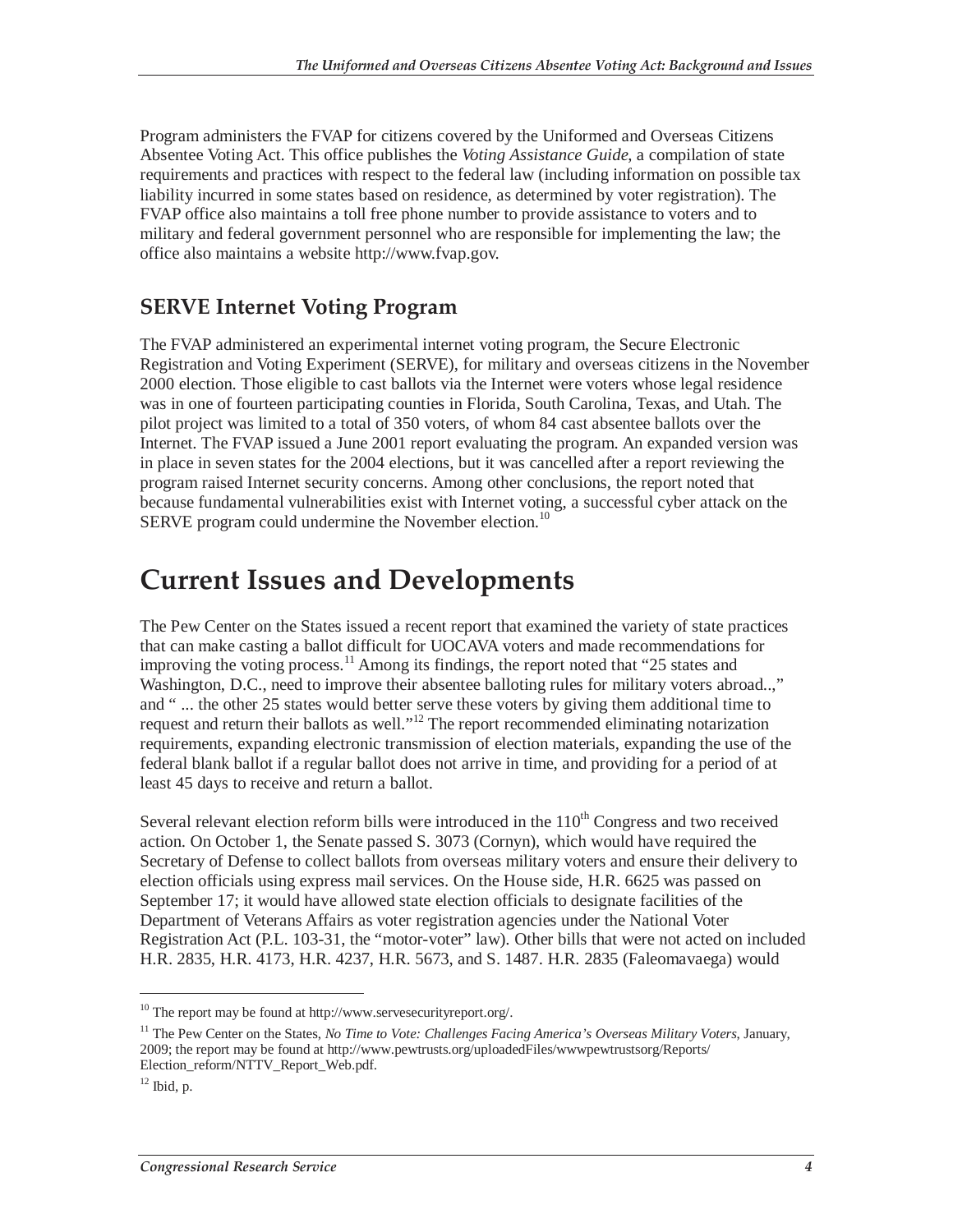have extended UOCAVA law's provisions to cover legislative and gubernatorial elections in American Samoa. H.R. 4173 (Honda) would have prohibited states from requiring notarization of absentee ballots, broadened the use of the federal write-in ballot, established a grant program to inform overseas citizens about absentee voting, and required that overseas federal employees be informed about UOCAVA and information about the law included in U.S. passports. H.R. 4237 (Maloney) would have prohibited states from refusing to accept registration or ballot applications because they do not meet nonessential requirements, clarified postage markings on balloting materials, and would have amended the law concerning individuals who never lived in the U.S., notification of the rejection of registration or ballot applications, and the use of the diplomatic pouch to transmit absentee ballots. H.R. 5673 (McCarthy) would have required the Secretary of Defense to collect marked absentee ballots from overseas uniformed services voters and to guarantee their delivery to the appropriate election officials before the polls close. The bill would also have encouraged the use of private providers of air transportation to deliver ballots, which would allow individual voters to track the progress of their voted ballot. S. 1487 (Feinstein) would have prohibited states from refusing to accept registration or ballot applications because they do not meet nonessential requirements and would have permitted accepting a federal write-in ballot from an overseas voter if it is submitted from a location in the United States. No action was taken on any of these measures.

In October 2007, the Overseas Vote Foundation (OVF) launched a website to assist UOCAVA voters by providing a means to electronically register and request a ballot.<sup>13</sup> The OVF, a nonpartisan, non-governmental entity, offers the necessary information to complete the application process for each of the states, including a database of local election officials to whom the applications must be delivered.

Reports on military and overseas voting in the 2006 election highlighted continuing challenges faced by these voters, despite the efforts of the past several years to improve voting rates. The GAO issued an evaluation of federal efforts to facilitate electronic absentee voting in June 2007<sup>14</sup> and the EAC reported in September 2007 the results of its survey of military and overseas voters after the 2006 election.<sup>15</sup> According to the EAC report, 33 percent of ballots requested by these voters were cast or counted in the election; of those that were not counted, nearly 70 percent were returned to election officials as undeliverable. GAO estimated that there were six million UOCAVA voters and its report outlined a series of recommendations to DoD (the FVAP) and the EAC for electronic solutions to overcome the obstacles posed by time and distance.

The Defense Authorization Act for FY2007, signed into law on October 17, 2006 as P.L. 109-364, included a number of provisions on military and overseas voting. It continued the Integrated Voting Assistance System (IVAS) for military voters and employees of the Department of Defense through the 2006 elections and required reports from the Comptroller General on IVAS and other efforts to utilize electronic mail, facsimile transmission, and the Internet to facilitate registration and voting. The Government Accountability Office (GAO) issued a report in September 2006, which noted that two major challenges remained with respect to (1) simplifying

<sup>&</sup>lt;sup>13</sup> The OVF website can be found at https://www.overseasvotefoundation.org/overseas/ home.htm.

<sup>&</sup>lt;sup>14</sup> The GAO report may be found at http://www.gao.gov/new.items/d07774.pdf.

<sup>&</sup>lt;sup>15</sup> The EAC report may be found at http://www.eac.gov/clearinghouse/2006-uniformed-and-overseas-citizens-votingact-survey-and-conference-materials/